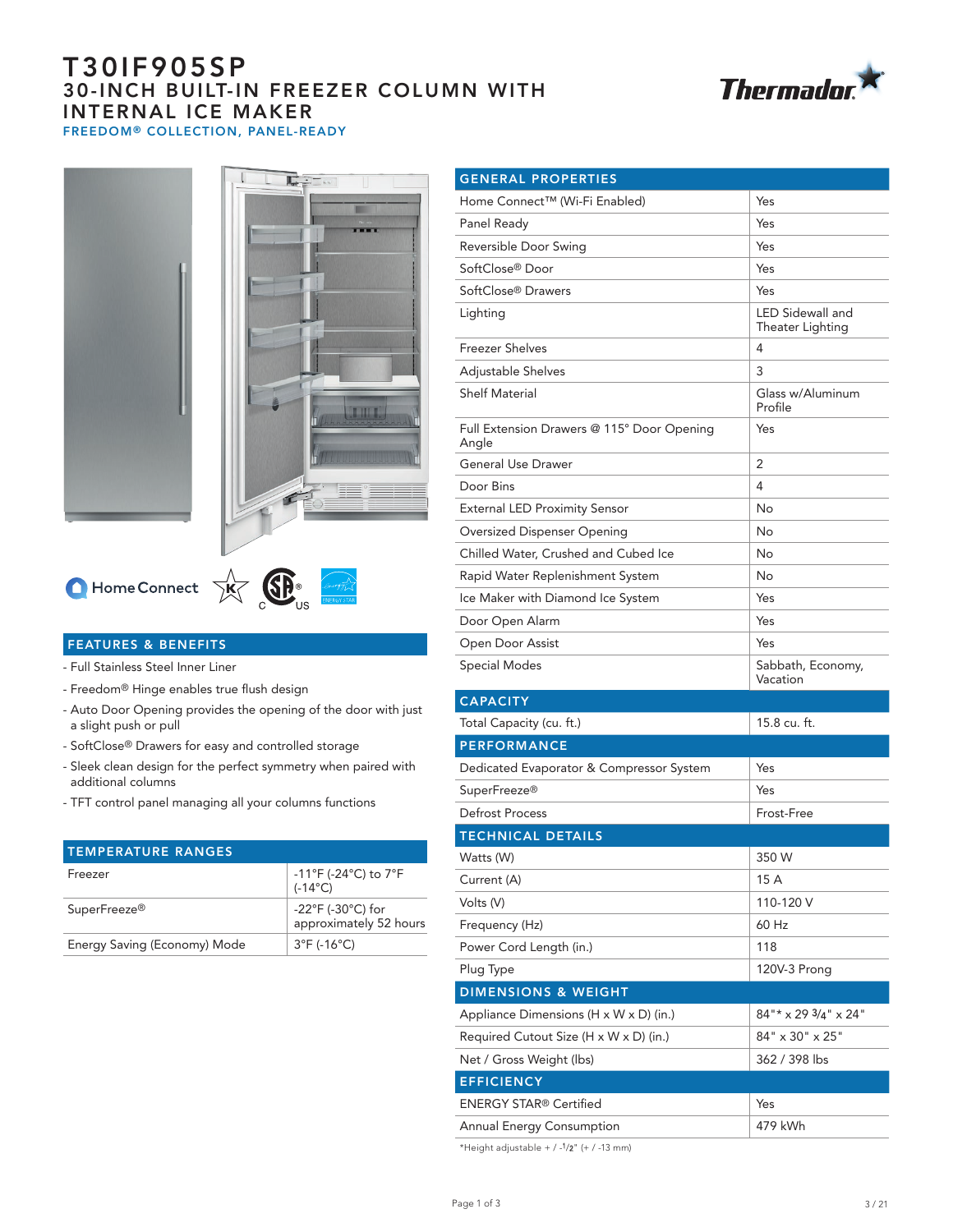# T30IF905SP 30-INCH BUILT-IN FREEZER COLUMN WITH INTERNAL ICE MAKER



FREEDOM® COLLECTION, PANEL-READY

| <b>WARRANTY</b>                                                                                                         |                  |
|-------------------------------------------------------------------------------------------------------------------------|------------------|
| Limited, Entire Appliance, Parts and Labor on Any Part of the Refrigerator that Fails Because of a Manufacturing Defect | 2 Year           |
| Limited Warranty for Sealed Refrigeration System*; Parts and Labor                                                      | 3rd to 6th Year  |
| Limited Warranty for Sealed Refrigeration System*; Parts Only                                                           | 7th to 12th Year |
| Limited Warranty for Stainless Steel Rust-Through                                                                       | Lifetime         |

\*Sealed refrigeration system includes compressor, evaporator, condenser, dryer / strainer and connection tubing

## CUTOUT DIMENSIONS



Furniture return

**A:** Area for installation of power connection.

**B:** Area for running the water line. It is recommended that the waterbox is placed adjacent to the installation cavity, so that it can be accessed for service without uninstalling the appliance. If this is not possible, place the recessed waterbox adjacent to the water supply socket elevated at the heights as referenced in areas A and B.

**C:** Niche depth depends on kitchen design. For a flush installation, the depth needs to be at least 24 inches plus the thickness of the door panel.

Stainless steel models contain a panel-ready base unit, ready-to-install stainless steel door(s) with a right or left door swing and handle(s).



TOP VIEW CLEARANCE